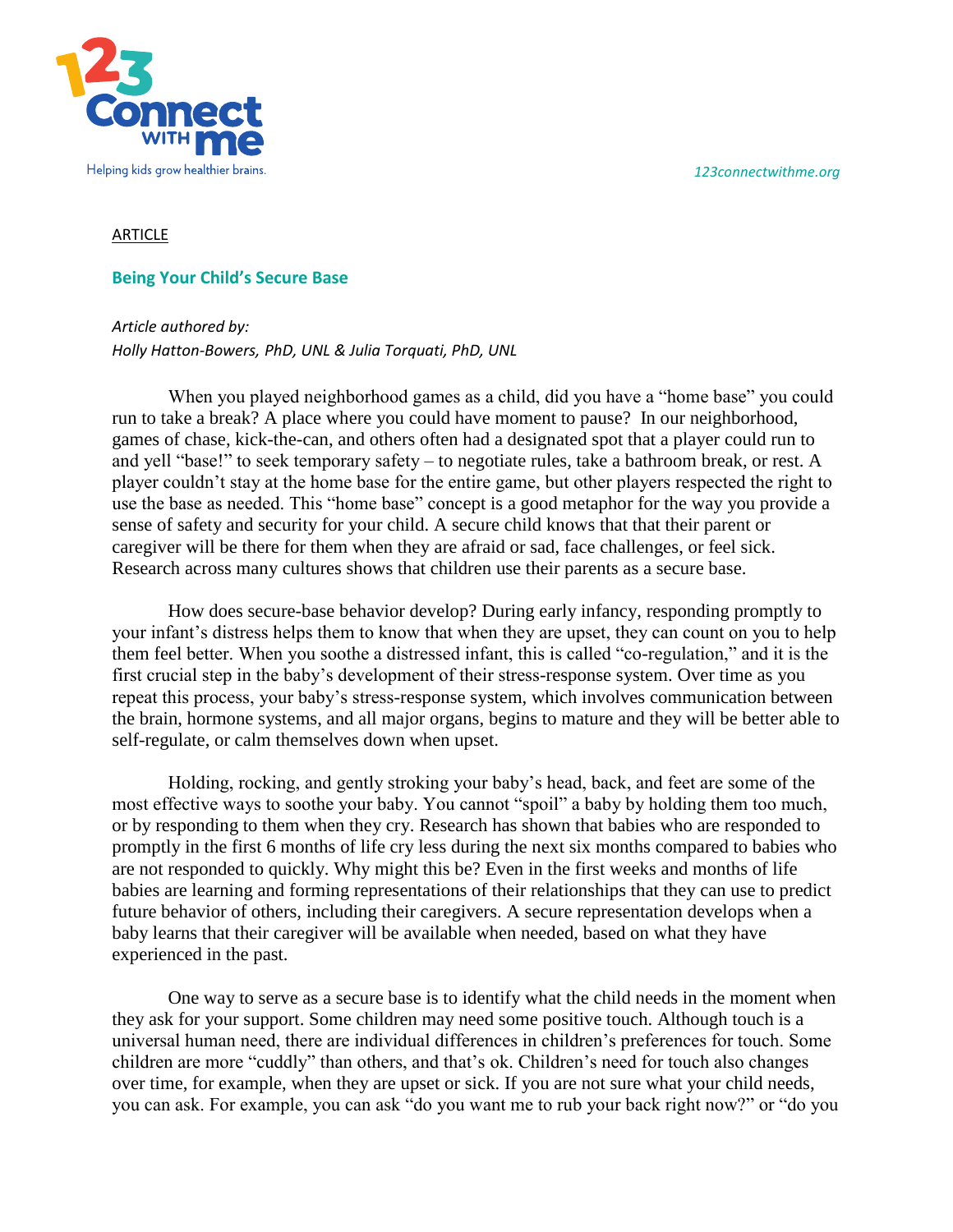*123connectwithme.org*



want to sit on my lap? Do you think that would help you feel better?" Asking a question like this helps your child to consider, and understand, what they need to do when they are upset in order to calm down, and this knowledge also helps them to self-regulate.

Children who start child care, preschool, or school also need to know they have a secure base. Children need to have important adults available when needed, especially during times of change such as the beginning of the school year. The confidence of knowing that your caregivers will support you when you need them helps children to focus on learning because they know that their security needs will be met. Children may have many different feelings and that is ok, especially as children return to school during this pandemic when some rules may change or there may be confusion. Sometimes children ask directly when they need extra reassurance, but sometimes children might express their needs through behaviors such as clinging, complaining, crying, or resisting (e.g., refusing to brush teeth to delay going to school). The challenge of getting children to school and adults getting to work on time can add to anxiety a child might be feeling about separating from caregivers and going to school.

Take a moment to pause and validate the child's feelings while also clearly stating what they need to do (for example, "I see you are frustrated but you need to get your shoes on so you can get to school on time") and assure them that you will spend time together later ("I can't wait to hear about your day. We can play a game or go to the park after school"). Children may need extra time with you in the morning and evening during the transition to the school year. When children have a new teacher, caregiver, or start a new grade, they may need several weeks to feel safe, secure and become used to new routines and ways of doing things. Be sure to ask questions, such as what made you smile today? Or how did you enjoy your lunch? What is something new you learned? These questions can be better ways to support your child then, "how was your day?" Sesame Street for Kids shares the idea of talking to your child about how this is an adventure. Often adventures are fun and they can also make you feel uneasy. Remind your child that you are in this adventure together. Keep in mind that the changes children experience, even if they are positive, take extra energy and your child may be more tired and less able to tolerate difficulties during this time. Remember you are their secure base and they will benefit from your remaining calm, listening, and knowing that providing that extra reassurance and comfort is so important when needed.

#### **Conclusion**

Remember providing the amount and type of touch, comfort, and reassurance your child needs such as a smile or encouraging words helps them to explore the world more confidently.

## **Resources:**

Responsive Care: Nurturing a Strong Attachment Through Everyday Moments